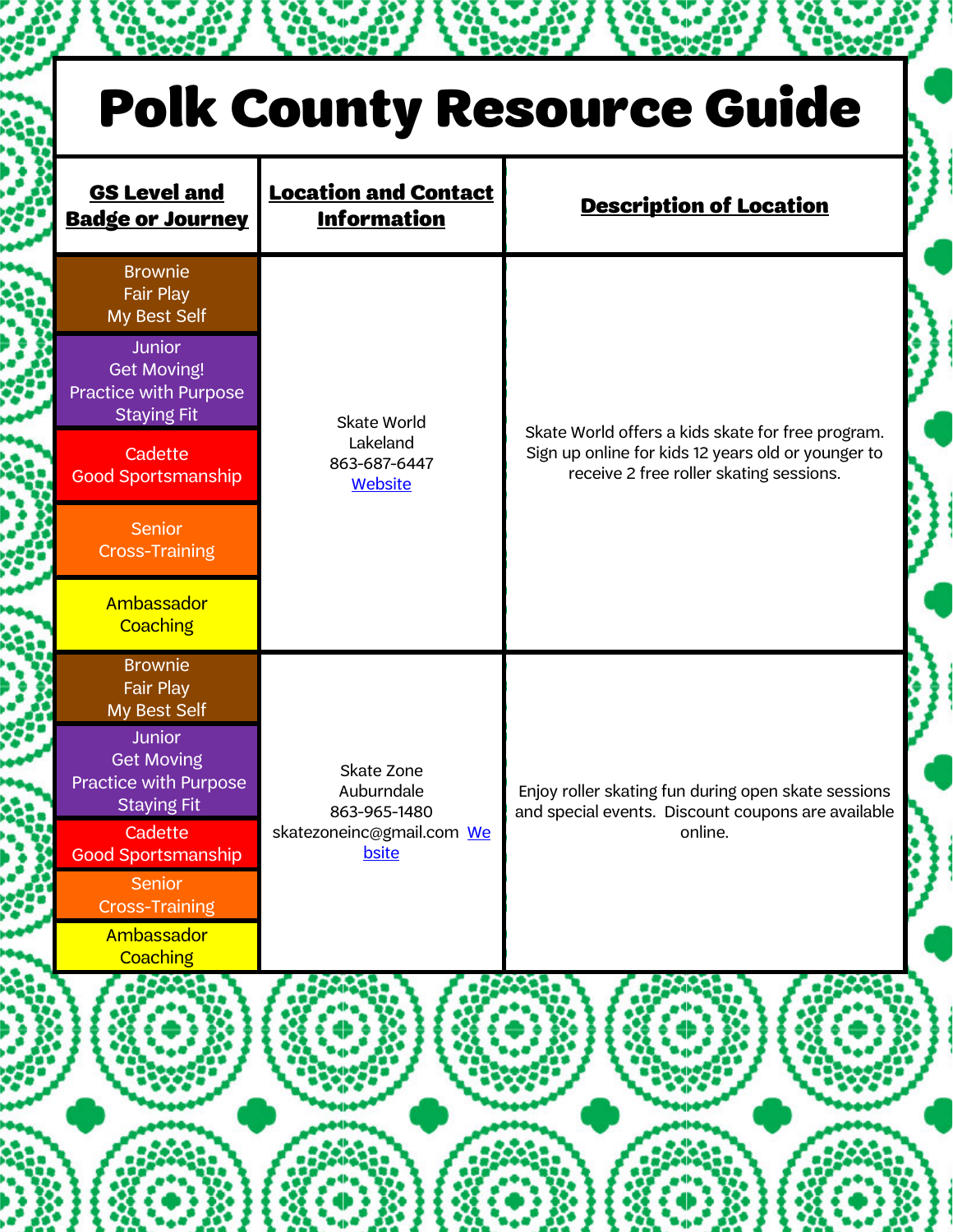| Brownie<br><b>Fair Play</b><br>My Best Self                                               |                                          |                                    |               |                                                                                                                                                                                                                                                                                                                                                         |
|-------------------------------------------------------------------------------------------|------------------------------------------|------------------------------------|---------------|---------------------------------------------------------------------------------------------------------------------------------------------------------------------------------------------------------------------------------------------------------------------------------------------------------------------------------------------------------|
| Junior- Get Moving!<br>Practice with Purpose<br><b>Staying Fit</b>                        | The Lakeland Center<br>Lakeland          |                                    |               |                                                                                                                                                                                                                                                                                                                                                         |
| Cadette<br><b>Good Sportsmanship</b><br>Senior                                            | 863-834-8100<br><b>Website</b>           |                                    | skate rental. |                                                                                                                                                                                                                                                                                                                                                         |
| <b>Cross-Training</b><br>Ambassador                                                       |                                          |                                    |               |                                                                                                                                                                                                                                                                                                                                                         |
| <b>Brownie</b><br>Fair Play<br>My Best Self                                               |                                          |                                    |               |                                                                                                                                                                                                                                                                                                                                                         |
| Junior- Get Moving!<br>Practice with Purpose<br><b>Staying Fit</b>                        | <b>AMF Lakeland Lanes</b><br>Lakeland    |                                    |               |                                                                                                                                                                                                                                                                                                                                                         |
| Cadette-Good<br>Sportsmanship                                                             | 863-646-5791<br><b>Website</b>           |                                    |               |                                                                                                                                                                                                                                                                                                                                                         |
| Senior-Cross-Training                                                                     |                                          |                                    |               |                                                                                                                                                                                                                                                                                                                                                         |
| Ambassador-Coaching                                                                       |                                          |                                    |               |                                                                                                                                                                                                                                                                                                                                                         |
| <b>Brownie</b><br><b>Fair Play</b><br>My Best Self                                        |                                          |                                    |               |                                                                                                                                                                                                                                                                                                                                                         |
| <b>Junior</b><br><b>Get Moving!</b><br><b>Practice with Purpose</b><br><b>Staying Fit</b> | Orange Bowl Lanes<br>Lakeland            |                                    |               |                                                                                                                                                                                                                                                                                                                                                         |
| Cadette<br><b>Good Sportsmanship</b><br><b>Senior</b>                                     | <b>Website</b>                           |                                    |               |                                                                                                                                                                                                                                                                                                                                                         |
| Ambassador<br><b>Coaching</b>                                                             |                                          |                                    |               |                                                                                                                                                                                                                                                                                                                                                         |
|                                                                                           |                                          |                                    |               |                                                                                                                                                                                                                                                                                                                                                         |
|                                                                                           | <b>Coaching</b><br><b>Cross-Training</b> | <b>Erica Smith</b><br>863-858-3878 |               | They offer Ice Skating in July, during Thanksgiving<br>week, and the last 2 weeks in December. Costs are<br>\$10.00 per adult and \$9.00 per girl and includes<br>Register online for 3 FREE games of bowling per day<br>for kids 15 years old or younger during the summer.<br>Bowl on Sunday and enjoy special, discounted Beat<br>the Clock pricing. |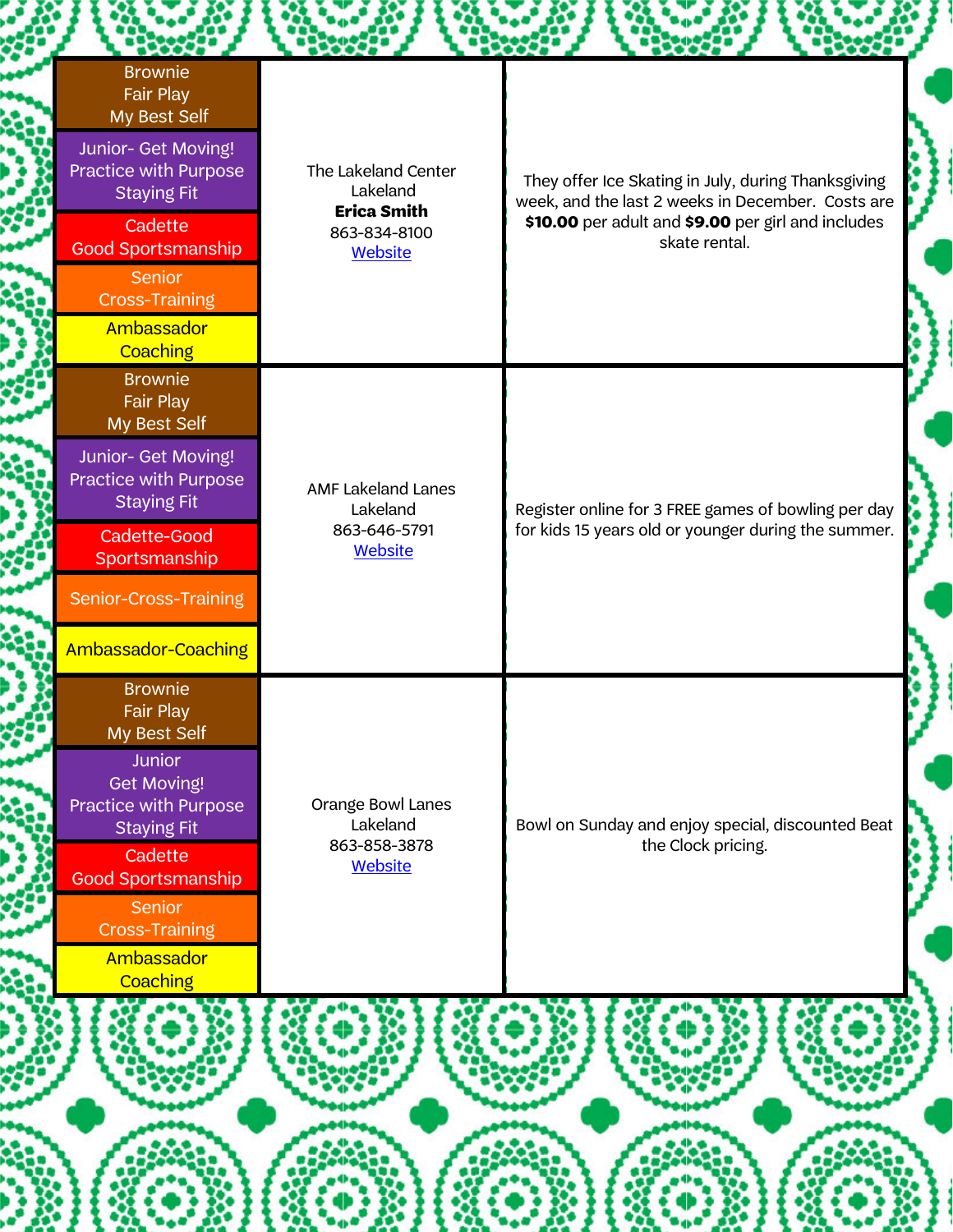| HOOOP                                                                                                                                                                                                                                                |                                                                                                                                                         |                                                                                                                                                                                                                                                                                                                                                                                                                                                                                                                                                                          |
|------------------------------------------------------------------------------------------------------------------------------------------------------------------------------------------------------------------------------------------------------|---------------------------------------------------------------------------------------------------------------------------------------------------------|--------------------------------------------------------------------------------------------------------------------------------------------------------------------------------------------------------------------------------------------------------------------------------------------------------------------------------------------------------------------------------------------------------------------------------------------------------------------------------------------------------------------------------------------------------------------------|
| <b>Brownie</b><br><b>Fair Play</b><br>My Best Self<br><b>Junior</b><br><b>Get Moving!</b><br>Practice with Purpose<br><b>Staying Fit</b><br>Cadette<br><b>Good Sportsmanship</b><br><b>Senior</b><br><b>Cross-Training</b><br>Ambassador<br>Coaching | <b>Cypress Lanes</b><br><b>Winter Haven</b><br>863-294-3295<br><b>Website</b>                                                                           | Offering many special bowling opportunities such<br>as Rockin' Bowl, Beat the Clock, Dollar Nights, and<br>Quartermania.                                                                                                                                                                                                                                                                                                                                                                                                                                                 |
| <b>Brownie</b><br>Fair Play<br>My Best Self<br><b>Junior</b><br><b>Get Moving!</b><br>Practice with Purpose<br><b>Staying Fit</b><br>Cadette<br><b>Good Sportsmanship</b><br>Senior<br><b>Cross-Training</b><br>Ambassador<br><b>Coaching</b>        | <b>First Frame Bowling</b><br>Lake Wales<br>863-949-4818<br><b>Website</b>                                                                              | Register girls at kidsbowlfree.com to receive 2 free<br>games of bowling daily, all summer long! Every<br>Monday, ALL DAY, they offer \$1 games and \$1<br>shoes!                                                                                                                                                                                                                                                                                                                                                                                                        |
| <b>Brownie</b><br><b>Hiker</b><br>Fair Play<br><b>Junior</b><br>Practice with Purpose<br>Cadette<br><b>Good Sportsmanship</b><br><b>Trailblazing</b><br>Senior<br>Adventurer<br><b>Cross-Training</b>                                                | Polk County Bicycle Trails<br><b>Fort Fraser Trail</b><br><b>Chain of Lakes Trail</b><br><b>Auburndale TECO Trail</b><br>James A. Van Fleet State Trail | · The Van Fleet State Trail, on one of Florida's most<br>rural rails-to-trails, is a 29.2 mile paved multi-use<br>trail with a trail head in Polk City. Walkers,<br>rollerbladders, and horseback riders are common<br>sights along this trail.<br>· The Fort Fraiser Trail, another multi-use trail, runs<br>7.75 miles between Lakeland and Bartow.<br>· The TECO Auburndale Trail is a 5.5 mile paved<br>multi-use trail with an abundance of wildlife.<br>· The Chain of Lakes trail is 3.2 miles of paved trails<br>beginning in the downtown area of Winter Haven. |
|                                                                                                                                                                                                                                                      |                                                                                                                                                         |                                                                                                                                                                                                                                                                                                                                                                                                                                                                                                                                                                          |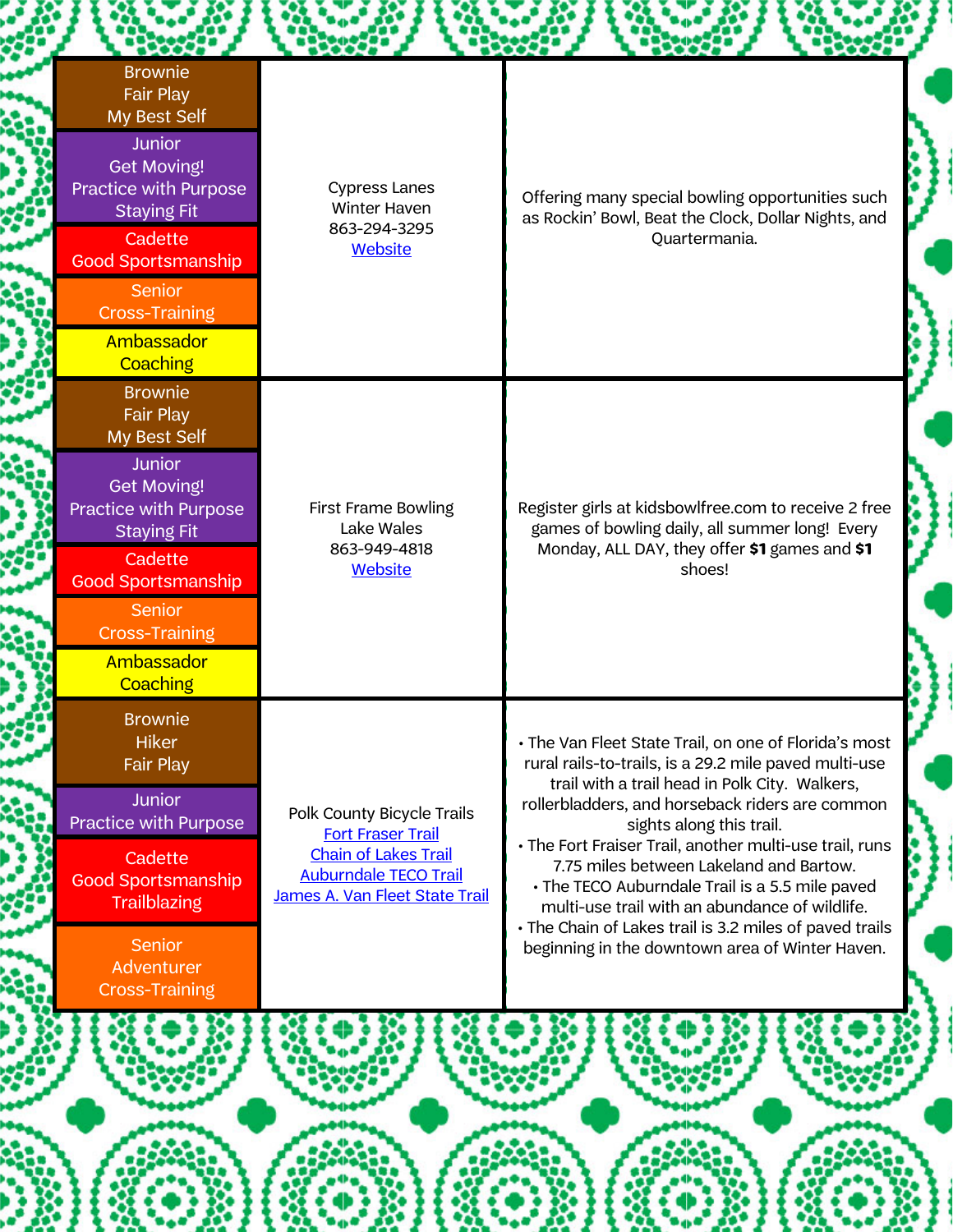| numun                                                                                                                                                                                           |                                                                                                                          |                                                                                                                                                        |  |
|-------------------------------------------------------------------------------------------------------------------------------------------------------------------------------------------------|--------------------------------------------------------------------------------------------------------------------------|--------------------------------------------------------------------------------------------------------------------------------------------------------|--|
| <b>Brownie</b><br><b>Snacks</b><br><b>Senses</b><br><b>Junior</b><br><b>Social Butterfly</b><br>Cadette<br><b>Eating for Beauty New</b><br><b>Cuisines</b><br>Ambassador<br><b>Dinner Party</b> | Sweet Magnolia's Tea Bistro<br>Auburndale<br>863-965-1684<br><b>Website</b>                                              | On Mondays enjoy a free kids meal for each paying<br>adult or schedule a special Sprinkles and Tea Group<br>Package or Glitter and Glam Group Package. |  |
| <b>Brownie</b><br><b>Snacks</b><br><b>Senses</b><br><b>Junior</b><br><b>Social Butterfly</b><br>Cadette<br><b>Eating for Beauty New</b><br><b>Cuisines</b><br>Ambassador<br><b>Dinner Party</b> | The Twisted Teapot<br><b>Winter Haven</b><br>863-299-5000                                                                | New to Winter Haven this is a lovely tea room with a<br>delicious menu and child pricing.                                                              |  |
| <b>Brownie</b><br>Pets<br><b>Junior</b><br><b>Animal Habitats</b><br>Cadette<br><b>Animal Helpers</b><br><b>Senior</b><br><b>Voice for Animals</b>                                              | Humane Society of Polk<br>County<br>Winter Haven<br>863-324-5227<br><b>Website</b>                                       | Troops can call ahead to schedule a shelter tour,<br>pet education workshop, story time, or Paws to<br>Read program.                                   |  |
| <b>Brownie</b><br>Pets<br><b>Junior</b><br><b>Animal Habitats</b><br>Cadette<br><b>Animal Helpers</b><br><b>Senior</b><br><b>Voice for Animals</b>                                              | <b>SPCA Florida</b><br>Lakeland<br>863-577-4608<br><b>Martha Lee, Community</b><br>Program Coordinator<br><b>Website</b> | They provide 2 hour group tours (15 girl max) that<br>include a presentation, video, tour, and service<br>project. Call in advance to schedule.        |  |
|                                                                                                                                                                                                 |                                                                                                                          |                                                                                                                                                        |  |
|                                                                                                                                                                                                 |                                                                                                                          |                                                                                                                                                        |  |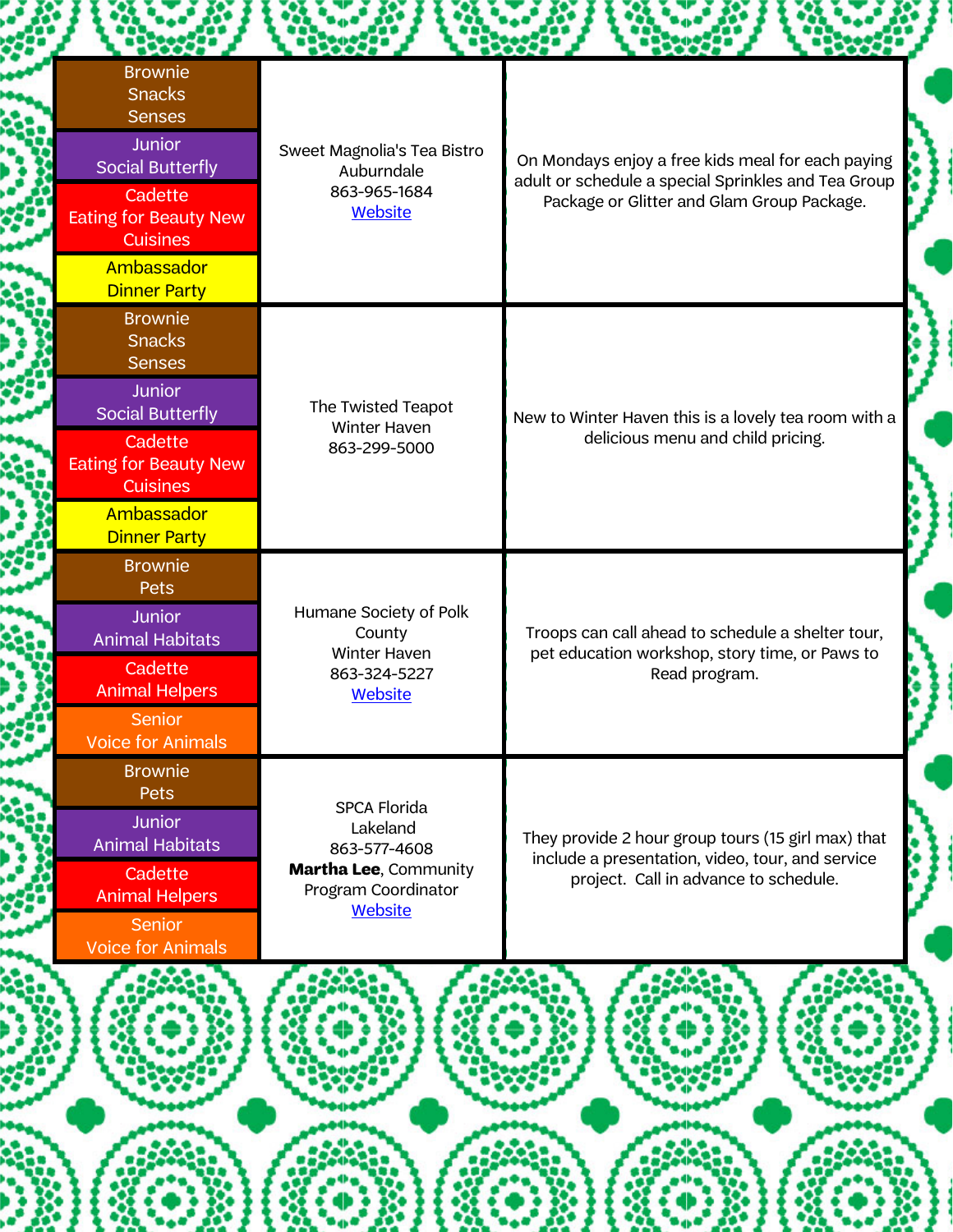| <b>Brownie</b><br>Pets<br><b>Junior</b> |                                                               |                                                                                                       |  |
|-----------------------------------------|---------------------------------------------------------------|-------------------------------------------------------------------------------------------------------|--|
| <b>Animal Habitats</b>                  | Petworld                                                      |                                                                                                       |  |
| Cadette<br><b>Animal Helpers</b>        | Auburndale<br><b>Shelly</b><br>863-967-1898<br><b>Website</b> | Call in advance to schedule a store tour and a<br>workshop on pet care.                               |  |
| Senior                                  |                                                               |                                                                                                       |  |
| <b>Voice for Animals</b>                |                                                               |                                                                                                       |  |
| Ambassador<br><b>Water</b>              |                                                               |                                                                                                       |  |
| <b>Brownie</b><br><b>Bugs</b>           |                                                               |                                                                                                       |  |
| Junior<br>Gardener                      | Papa's U-Pick Strawberries                                    |                                                                                                       |  |
| Cadette<br><b>Eating for Beauty</b>     | and Produce<br>Polk City<br>John                              | This U-pick farm is open all year and schedules<br>group tours. In the summer enjoy picking           |  |
| Senior<br>Locavore                      | 863-559-3136                                                  | strawberries, herbs, and peas.                                                                        |  |
| Ambassador<br><b>Water</b>              |                                                               |                                                                                                       |  |
| <b>Brownie</b><br><b>Bugs</b>           |                                                               |                                                                                                       |  |
| <b>Junior</b><br>Gardener               | Ridge Island Groves                                           |                                                                                                       |  |
| Cadette<br><b>Eating For Beauty</b>     | <b>Haines City</b><br>863-422-0333                            | Please call ahead to schedule a group tour which<br>includes orange picking. Restrooms are available. |  |
| <b>Senior</b><br>Locavore               | info@ridgeislandgroves.com<br><b>Website</b>                  |                                                                                                       |  |
| Ambassador<br><b>Water</b>              |                                                               |                                                                                                       |  |
| <b>Brownie</b><br><b>Bugs</b>           |                                                               |                                                                                                       |  |
| <b>Junior</b><br>Gardener               |                                                               |                                                                                                       |  |
| Cadette<br><b>Eating for Beauty</b>     | Shady Oaks Fruit Farm<br>Lakeland<br>Retta                    | This farm is open all year and offers group tours,<br>refreshments, and a picnic area.                |  |
| Senior                                  | 863-512-1547                                                  |                                                                                                       |  |
| Locavore<br>Ambassador                  |                                                               |                                                                                                       |  |
| <b>Water</b><br><b>Brownie</b>          | University of Florida- Citrus                                 | Please call in advance to arrange tours, workshops,                                                   |  |
| <b>Bugs</b>                             | Research and Education                                        | and time in the research labs. Group size is limited                                                  |  |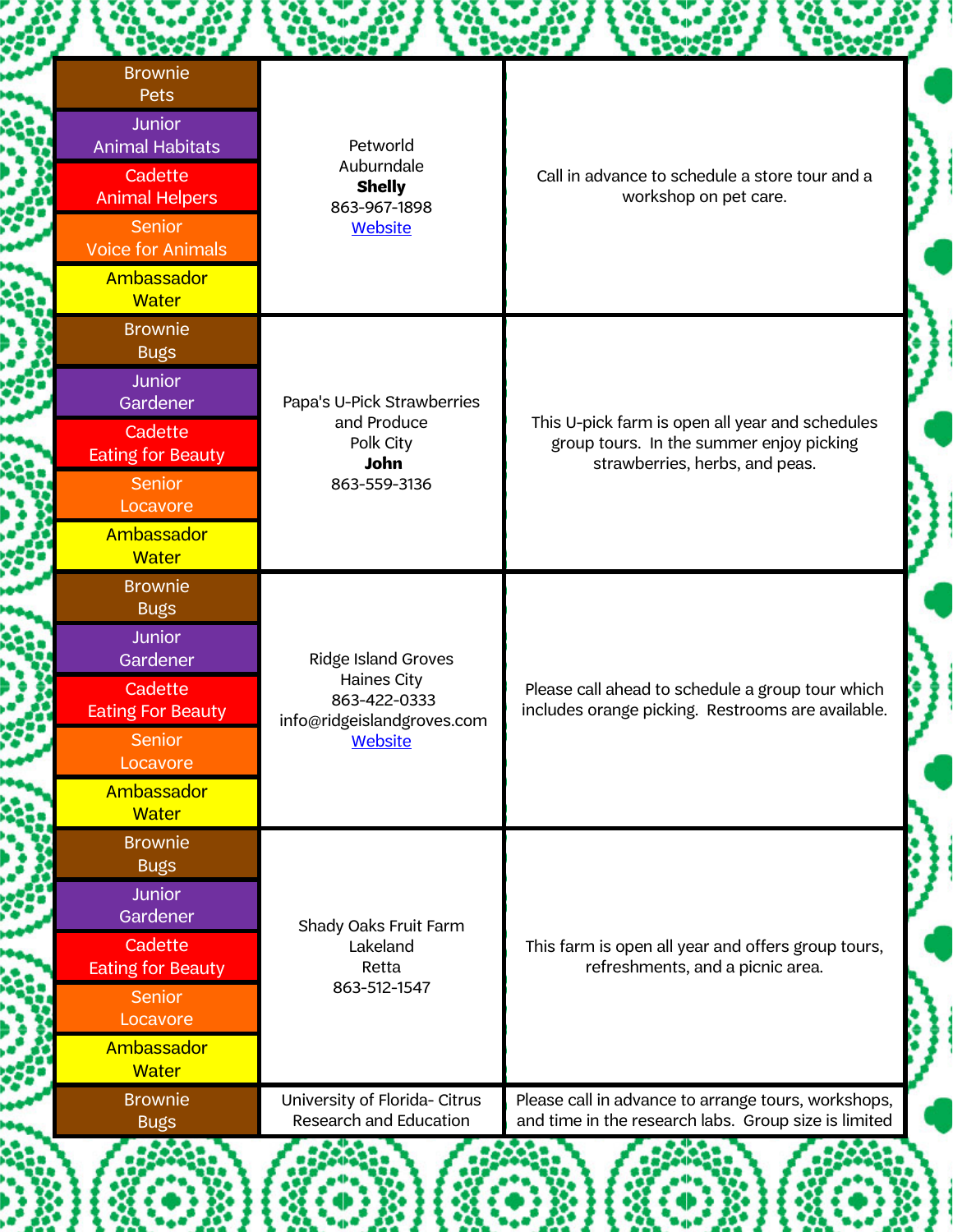| <b>Junior</b><br>Gardener<br>Cadette<br><b>Eating for Beauty</b><br><b>Senior</b><br>Locavore<br>Ambassador<br><b>Water</b><br><b>Brownie</b><br><b>Bugs</b><br><b>Junior</b><br>Gardener<br>Cadette | Center<br>Lake Alfred<br>Sarah White, Education<br>Outreach<br>863-956-8632<br>Website | to 12 or fewer.                                                                                                                                                                                                                                                                                                                                                                                                                           |
|------------------------------------------------------------------------------------------------------------------------------------------------------------------------------------------------------|----------------------------------------------------------------------------------------|-------------------------------------------------------------------------------------------------------------------------------------------------------------------------------------------------------------------------------------------------------------------------------------------------------------------------------------------------------------------------------------------------------------------------------------------|
|                                                                                                                                                                                                      |                                                                                        |                                                                                                                                                                                                                                                                                                                                                                                                                                           |
| <b>Eating for Beauty</b><br>Senior<br>Locavore<br>Ambassador<br><b>Water</b>                                                                                                                         | Florida's Natural Grove House<br>Lake Wales<br>863-679-4110<br><b>Website</b>          | Enjoy exhibits about the area's history, horticulture,<br>packaging, and the weather that impacts the Florida<br>area. Watch an animated video where oranges<br>explain why Florida's Natural is great! A theater<br>presentation offers a virtual tour from grove to<br>glass. You can also enjoy an outdoor self-guided<br>tour through the orange groves around the<br>property. A typical Grove House visit is about 2<br>hours long. |
| Cadette<br><b>Good Sportsmanship</b><br><b>Senior</b><br><b>Cross-Training</b><br>Ambassador<br><b>Water</b>                                                                                         | Camp Gilead<br>Polk City<br><b>Jean Wright</b><br>863-984-1253<br><b>Website</b>       | This property offers a FREE family fun day in<br>March. They also have many other activities<br>throughout the year, such as Sand volleyball, a<br>nature trail, pedal cart course, putt-putt gold,<br>creation critters zoo, gym and game pavilion,<br>waterfront, and ball fields. Please call ahead for<br>availability and pricing.                                                                                                   |
| <b>Senior</b><br><b>Sky</b><br>Ambassador<br>Photographer                                                                                                                                            | Sun n Fun Fly in Inc.<br>Lakeland<br>863-644-2431<br><b>Website</b>                    | Make a reservation for a one-hour docent led<br>museum tour. The museum will give the girls<br>history of flight and Florida aviation, has many<br>planes to see, Howard Hughes exhibits, simulators,<br>and more. You can even arrange for a speaker to<br>come to your meeting!                                                                                                                                                         |
| <b>Junior</b><br>Entertainment<br>Technology<br>Cadette<br>Screenwriter<br><b>Senior</b><br><b>Traveler</b>                                                                                          | Cobb--Grand 10 Theatre<br><b>Winter Haven</b><br>863-292-0527<br><b>Website</b>        | Enjoy FREE summer movies with your troop! Shows<br>start at 10am every Tuesday, Wednesday, and<br>Thursday during the summer, with doors opening at<br>9:30am. Only same day ticketing is available. They<br>do offer discount popcorn and soda combos for<br>groups of 25 or more that were ordered and paid by<br>one person.                                                                                                           |
|                                                                                                                                                                                                      |                                                                                        |                                                                                                                                                                                                                                                                                                                                                                                                                                           |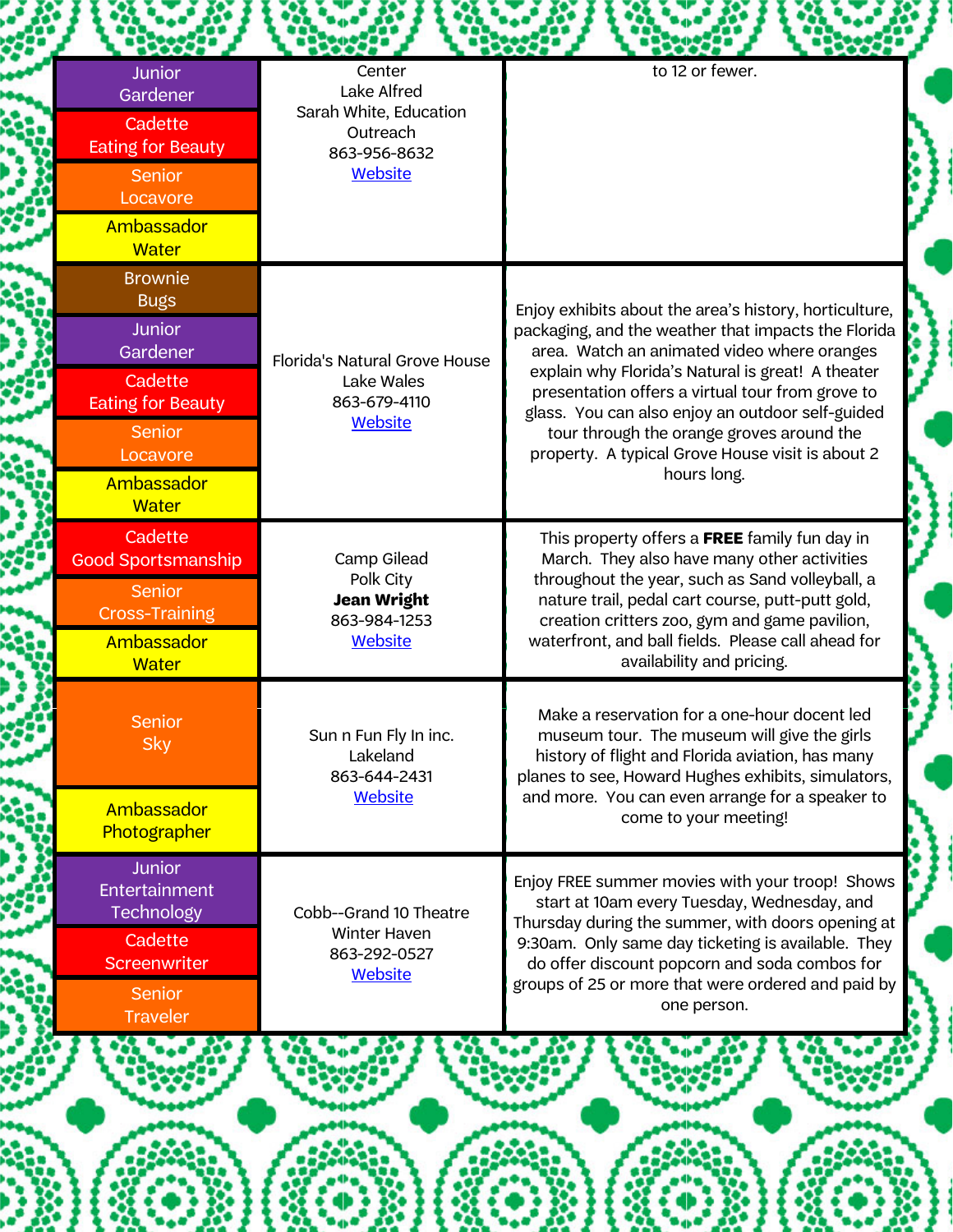| <b>BOOT</b>                                                                                                 |                                                                                                                    | root                                                                                                                                                                                                                                        |
|-------------------------------------------------------------------------------------------------------------|--------------------------------------------------------------------------------------------------------------------|---------------------------------------------------------------------------------------------------------------------------------------------------------------------------------------------------------------------------------------------|
| Junior<br>Entertainment<br>Technology<br>Cadette<br><b>Screenwriter</b><br><b>Senior</b><br><b>Traveler</b> | Cobb--Lakeside 18 & IMAX<br>Lakeland<br>863-937-0416<br><b>Website</b>                                             | Free Summer Movies for Kids Shows start at 10am<br>every Tuesday, Wednesday and Thursday. Doors<br>open at 9:30am. Same day ticketing only. Discount<br>Popcorn and Soda combo for groups of 25 or more-<br>ordered and paid by one person. |
| <b>Junior</b><br>Entertainment<br>Technology<br>Cadette<br>Screenwriter<br><b>Senior</b><br><b>Traveler</b> | <b>Theatre Cinemark Lakeland</b><br>Square Mall and XD<br>Lakeland<br>863-859-3140<br>1078@cinemark.com<br>Website | Become part of their 10 movie Summer Movie<br>Clubhouse series. It includes one movie per week<br>at the cost of \$1 per movie per person or get a<br>discount by paying \$5 for the series per person in<br>advance.                       |
| <b>Junior</b><br>Entertainment<br>Technology<br>Cadette<br><b>Screenwriter</b><br>Senior<br><b>Traveler</b> | Silver Moon Drive-In<br>Lakeland<br>863-682-0849<br>Website                                                        | This outdoor movie venue shows first run movies at<br>the low cost of \$1.00 for kids ages 4-9 and \$5.00<br>for ages 10 and older.                                                                                                         |
| <b>Brownie</b><br>Painting<br>Junior<br><b>Drawing</b><br>Cadette<br>Collage<br><b>Senior</b><br><b>Sky</b> | Painting with a Twist<br>Lakeland<br>863-646-0238<br>Website                                                       | Fun-For-All-Painting classes are available Saturday<br>mornings and other days when school is out.<br>Please call ahead to reserve spaces.                                                                                                  |
| <b>Brownie</b><br>Painting<br>Junior<br><b>Drawing</b><br>Cadette<br>Collage<br><b>Senior</b><br><b>Sky</b> | Paint Along Studios<br>Geovany Guevara<br>863-409-5771<br>Website                                                  | Girls can enjoy painting classes on Saturdays from<br>10am - 12 noon, Tuesdays through Thursdays from<br>12noon to 2pm with additional summer and holiday<br>vacation times. Please call ahead to reserve<br>spaces.                        |
|                                                                                                             |                                                                                                                    |                                                                                                                                                                                                                                             |
|                                                                                                             |                                                                                                                    |                                                                                                                                                                                                                                             |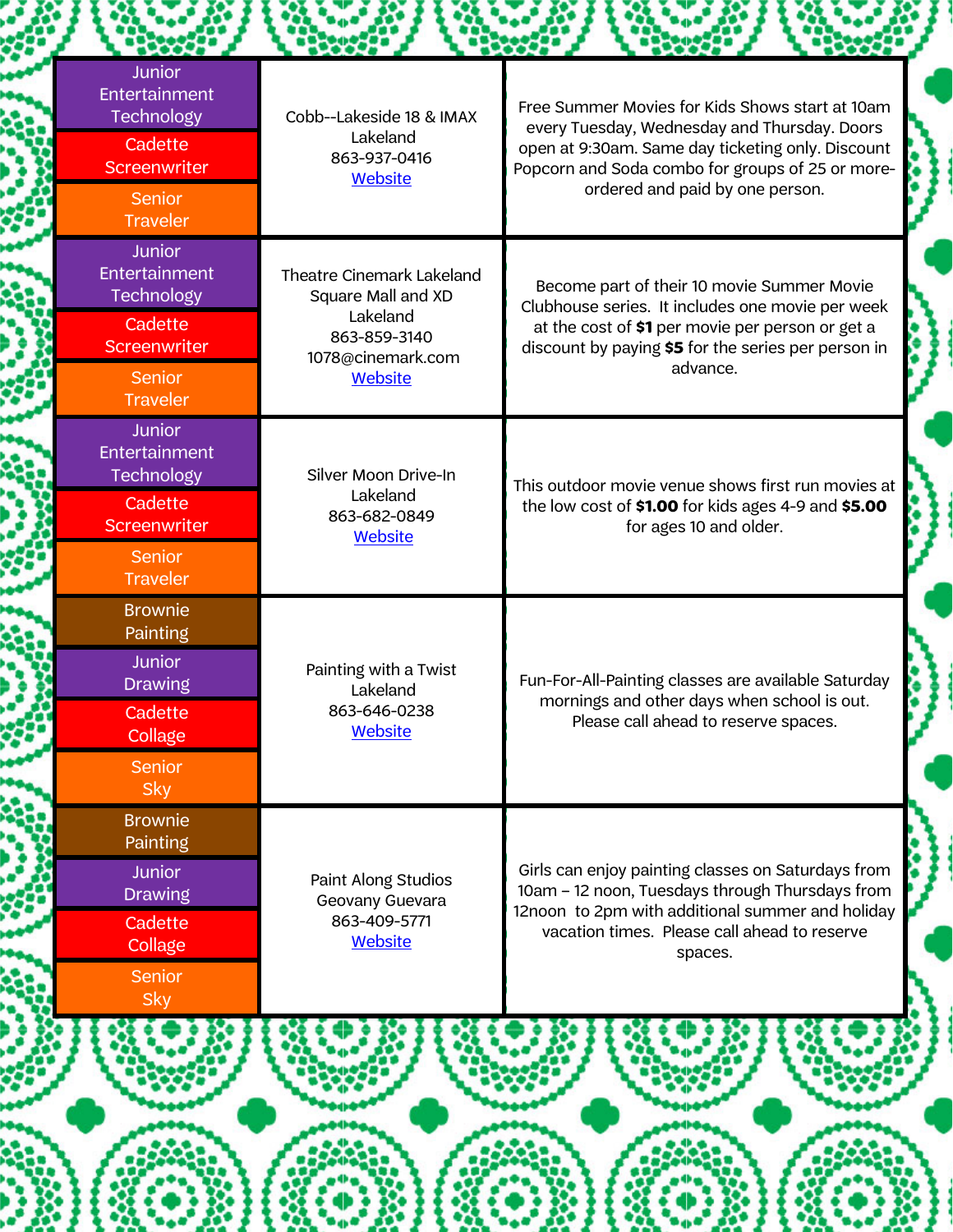| <b>Brownie</b><br>Celebrating<br>Community<br><b>Junior</b><br><b>Inside Government</b><br>Cadette<br><b>Finding Common</b><br>Ground<br><b>Senior</b><br><b>Behind the Ballot</b><br>Truthseeker | Polk County History Center<br><b>Bartow</b><br><b>Shelly Drummond</b><br>863-534-4386<br>shellydrummond@polk-<br>county.net<br><b>Website</b> | Learn the history of Polk County's pioneer period,<br>industry, judicial system and citizenship, or family<br>geneology. The center has rotating exhibits and<br>educational programs. Architectural tours are<br>available the third Saturday of each month at 11am<br>and Family Fun Day is the second Saturday of each<br>month. Call for more information.                               |
|---------------------------------------------------------------------------------------------------------------------------------------------------------------------------------------------------|-----------------------------------------------------------------------------------------------------------------------------------------------|----------------------------------------------------------------------------------------------------------------------------------------------------------------------------------------------------------------------------------------------------------------------------------------------------------------------------------------------------------------------------------------------|
| Ambassador<br><b>Public Policy</b>                                                                                                                                                                |                                                                                                                                               |                                                                                                                                                                                                                                                                                                                                                                                              |
| <b>Brownie</b><br>Inventor<br><b>Junior</b><br><b>Product Designer</b><br>Cadette<br>Entrepreneur<br><b>Senior</b><br><b>Social Innovator</b>                                                     | Frank Lloyd Wright-Sharp<br>Family Tourism and Education<br>Center<br>Lakeland<br>863-680-4597<br>fllw@flsouthern.edu<br><b>Website</b>       | This facility is the largest single-site collection of<br>Frank Lloyd Wright architecture in the world. The<br>education center has permanent displays of<br>photographs, furniture, and drawings by Wright, as<br>well as visiting exhibits. Group tours, either self-<br>guided or docent led, are available. Open Monday-<br>Sunday 9:30am-4:30pm. Please call ahead to<br>arrange tours. |
| <b>Brownie</b><br>Painting<br><b>Junior</b><br><b>Drawing</b><br>Cadette<br><b>Comic Artist</b><br><b>Senior</b><br><b>Collage</b><br><b>Sky</b><br>Ambassador<br>Photographer                    | Polk Museum of Art<br>Lakeland<br>863-688-7743<br><b>Website</b>                                                                              | Call for information about FREE family/group art<br>workshops and FREE docent led tours.                                                                                                                                                                                                                                                                                                     |
| <b>Brownie</b><br>(varies depending on<br>workshop,<br>program, or event)<br>Junior<br>(varies depending on<br>workshop,<br>program, or event)                                                    | <b>Exploration V Children's</b><br>Museum Lakeland<br>863-687-3869<br>http://explorationsv.com/                                               | This museum was created for kids! It has 3 floors<br>of kid-powered, hands-on exhibits and mind-<br>stretching programs in the arts and sciences to<br>celebrate the five senses! They have special Girl<br>Scout events, exhibits to rent, exhibits in a trunk,<br>field trip workshops, and much more!                                                                                     |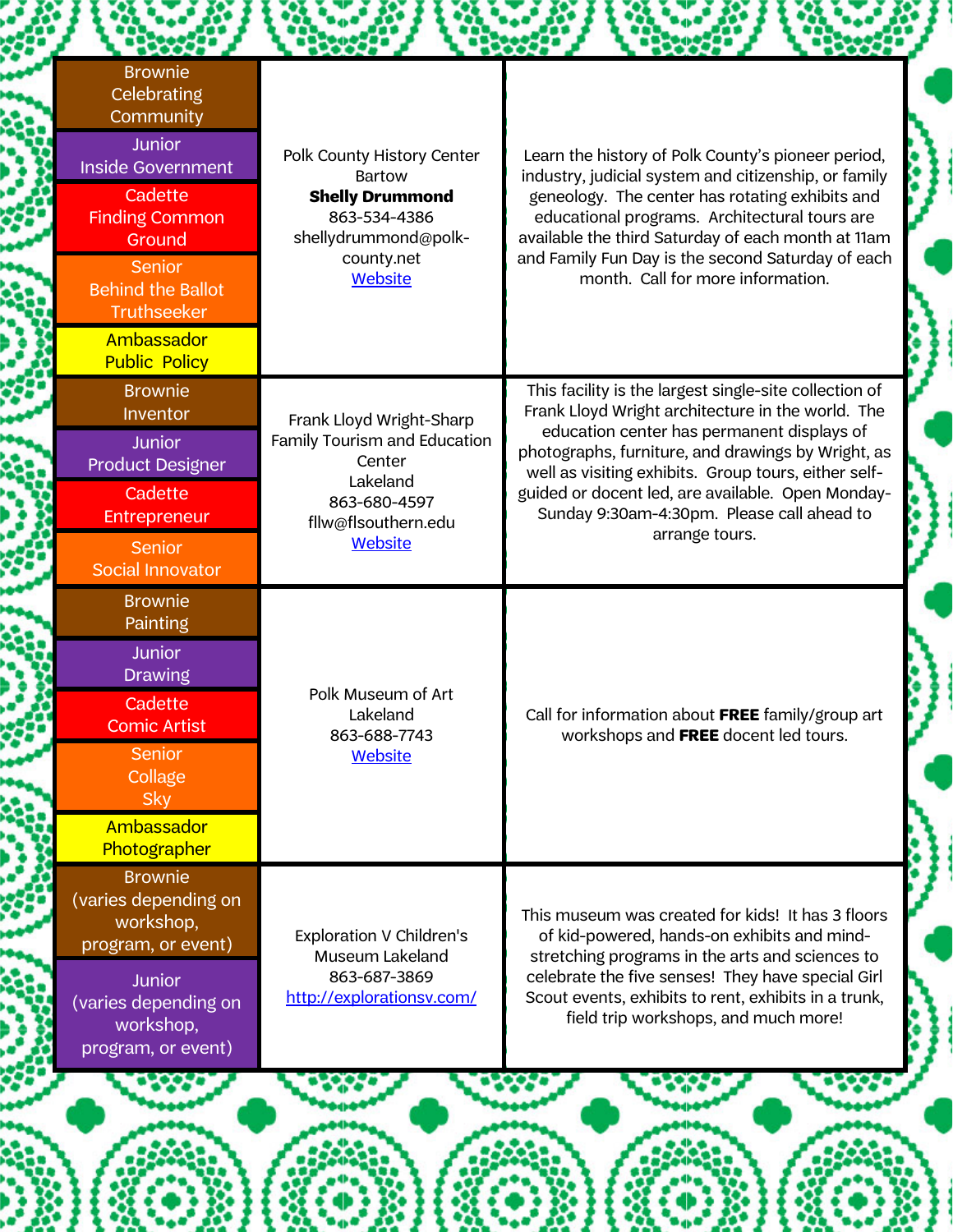| <b>Roog</b>                                                                                                                                                                                           |                                                                                                                                                                                                                                                                                                                                                                                                                                                                                           | <b>HOOGH A</b><br><b>POCCO</b><br><b>POYYOM</b>                                                                                                                                                                                                                              |
|-------------------------------------------------------------------------------------------------------------------------------------------------------------------------------------------------------|-------------------------------------------------------------------------------------------------------------------------------------------------------------------------------------------------------------------------------------------------------------------------------------------------------------------------------------------------------------------------------------------------------------------------------------------------------------------------------------------|------------------------------------------------------------------------------------------------------------------------------------------------------------------------------------------------------------------------------------------------------------------------------|
| <b>Brownie</b><br><b>Bugs</b><br>Junior<br><b>Flowers</b><br>Cadette<br><b>Eating for Beauty</b><br><b>Trees</b><br><b>Senior</b><br>Locavore<br>Ambassador<br><b>Dinner Party</b>                    | <b>POOCH</b><br>Mulberry Phosphate Museum<br>Mulberry<br>863-425-2823<br><b>Website</b><br>American Water Ski<br><b>Educational Museum</b><br>Polk City<br><b>Tracy Matiss</b><br>863-324-2472<br>Website<br>Lake Wales Little Theatre<br>Lake Wales<br>Leslie Grondin, Theatre<br><b>Board Member and Girl Scout</b><br>Member<br>863-528-5899<br><b>Website</b><br>Polk Theatre<br>Lakeland<br><b>Laura Milton</b><br>863-682-7553(ext. 1001)<br><b>Website</b><br>Theatre Winter Haven | This museum has a phosphate gallery, railroad<br>gallery, fossil gallery, outdoor exhibit, special shark<br>week event, as well as other special events.                                                                                                                     |
| <b>Brownie</b><br><b>Fair Play</b><br>My Best Self<br><b>Junior</b><br><b>Practice with Purpose</b><br><b>Staying Fit</b><br>Cadette<br><b>Good Sportsmanship</b><br>Senior<br><b>Cross-Training</b>  |                                                                                                                                                                                                                                                                                                                                                                                                                                                                                           | This facility houses the Water Ski Hall of Fame, a<br>museum and archives, the International Water Ski &<br>Wakeboard Hall of Fame, and a championship ski<br>lake! It also contains a wealth of sports<br>memorabilia for water ski and boating enthusiasts<br>of all ages. |
| Ambassador<br><b>Water</b><br><b>Junior</b><br><b>Playing the Past</b><br>Cadette<br><b>Public Speaker Screen</b><br>Writer<br><b>Senior</b><br><b>Troupe Performer</b><br>Ambassador<br>Photographer |                                                                                                                                                                                                                                                                                                                                                                                                                                                                                           | Contact this theatre for a listing of upcoming kids<br>shows and auditions. They also have community<br>service work available for your girls!                                                                                                                               |
| <b>Junior</b><br>Playing the Past<br>Cadette<br><b>Public Speaker</b><br><b>Screen Writer</b><br>Senior<br><b>Troupe Performer</b><br>Ambassador<br>Photographer                                      |                                                                                                                                                                                                                                                                                                                                                                                                                                                                                           | In addition to their special events and movie<br>schedules, this theatre offers tours for all ages for<br>groups of 5-12. Please call ahead to make<br>arrangements.                                                                                                         |
| <b>Brownie</b><br><b>Dancer</b>                                                                                                                                                                       | Winter Haven                                                                                                                                                                                                                                                                                                                                                                                                                                                                              | This kid friendly community theatre provides<br>backstage tours that include fun activities such as                                                                                                                                                                          |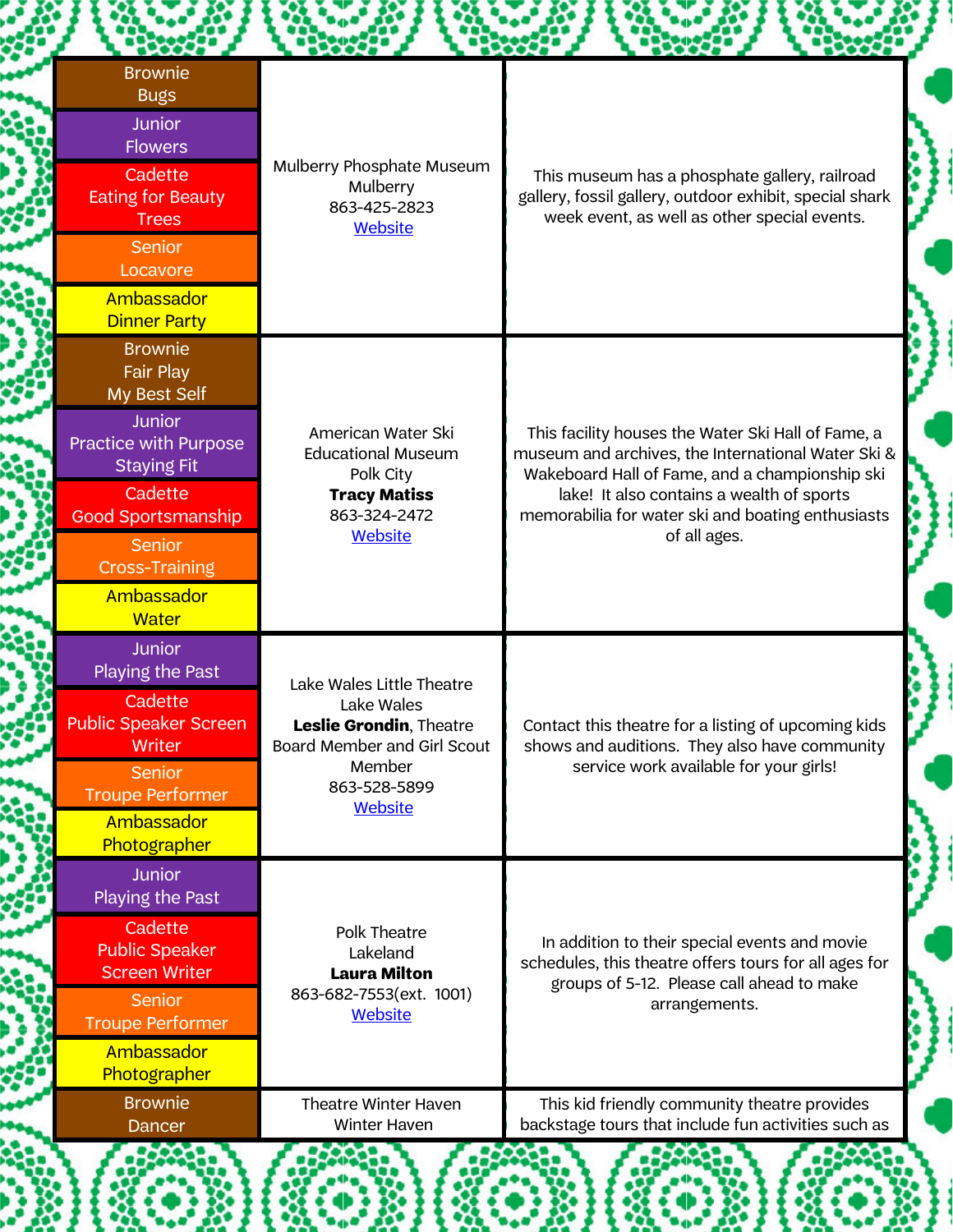| HXXX                                                                                                                                                                                                                    |                                                                                                         | HXXX<br><b>POOP</b>                                                                                                                                                                                                                                                                                                                             |
|-------------------------------------------------------------------------------------------------------------------------------------------------------------------------------------------------------------------------|---------------------------------------------------------------------------------------------------------|-------------------------------------------------------------------------------------------------------------------------------------------------------------------------------------------------------------------------------------------------------------------------------------------------------------------------------------------------|
| <b>Junior</b><br>Playing the Past<br>Cadette<br><b>Public Speaker Screen</b><br>Writer<br><b>Senior</b><br><b>Troupe Performer</b><br>Ambassador<br>Photographer                                                        | <b>Education Director:</b><br><b>Molly Judy</b><br>863-299-2672<br>TWHAcademy@aol.com<br><b>Website</b> | learning Stagespeak, playing theatre games, and<br>much more! Please call to schedule a<br>tour/workshop.                                                                                                                                                                                                                                       |
| <b>Brownie</b><br><b>Computer Expert</b><br><b>Junior</b><br><b>Scribe</b><br>Cadette<br><b>Book Artist</b><br>Senior<br><b>Novelist</b>                                                                                | Polk County Library<br>Cooperative<br>Multiple Library Locations<br>863-519-7958<br>Website             | Offerings vary by library but may include children's<br>storytime, movies at your library, summer<br>programs, kids korner, teen scene, Lego club, 3-D<br>printing, free computer access, and volunteer<br>opportunities. Go to the website for more<br>information.                                                                            |
| <b>Brownie</b><br>Inventor<br><b>Junior</b><br><b>Product Designer</b><br>Cadette<br>Woodworker<br><b>Senior</b><br><b>Room Makeover</b>                                                                                | Lowe's Home Improvement<br><b>Multiple Locations</b><br>Website                                         | Lowe's offers FREE classes where children build a<br>different wooden project each month and take<br>home for free. Classes are held on select Saturdays<br>from 10am - 11am and you will need to go online to<br>register in advance.                                                                                                          |
| <b>Brownie</b><br><b>Fair Play</b><br><b>Junior</b><br>Practice with Purpose<br>Entertainment<br>Technology<br>Cadette<br><b>Good Sportsmanship</b><br><b>Senior</b><br><b>Cross-Training</b><br>Ambassador<br>Coaching | Family Fun Center<br>Lakeland<br>863-644-1728<br><b>Website</b>                                         | The girls in your troop might enjoy the fun play area,<br>arcade games, adventure golf, lazer maze challenge<br>and more at this fun center. This center also offers<br>Sensational Sunday for children with special needs<br>and their families to come and explore and discover<br>Funtasia during hours that are set apart just for<br>them. |
|                                                                                                                                                                                                                         |                                                                                                         |                                                                                                                                                                                                                                                                                                                                                 |
|                                                                                                                                                                                                                         |                                                                                                         |                                                                                                                                                                                                                                                                                                                                                 |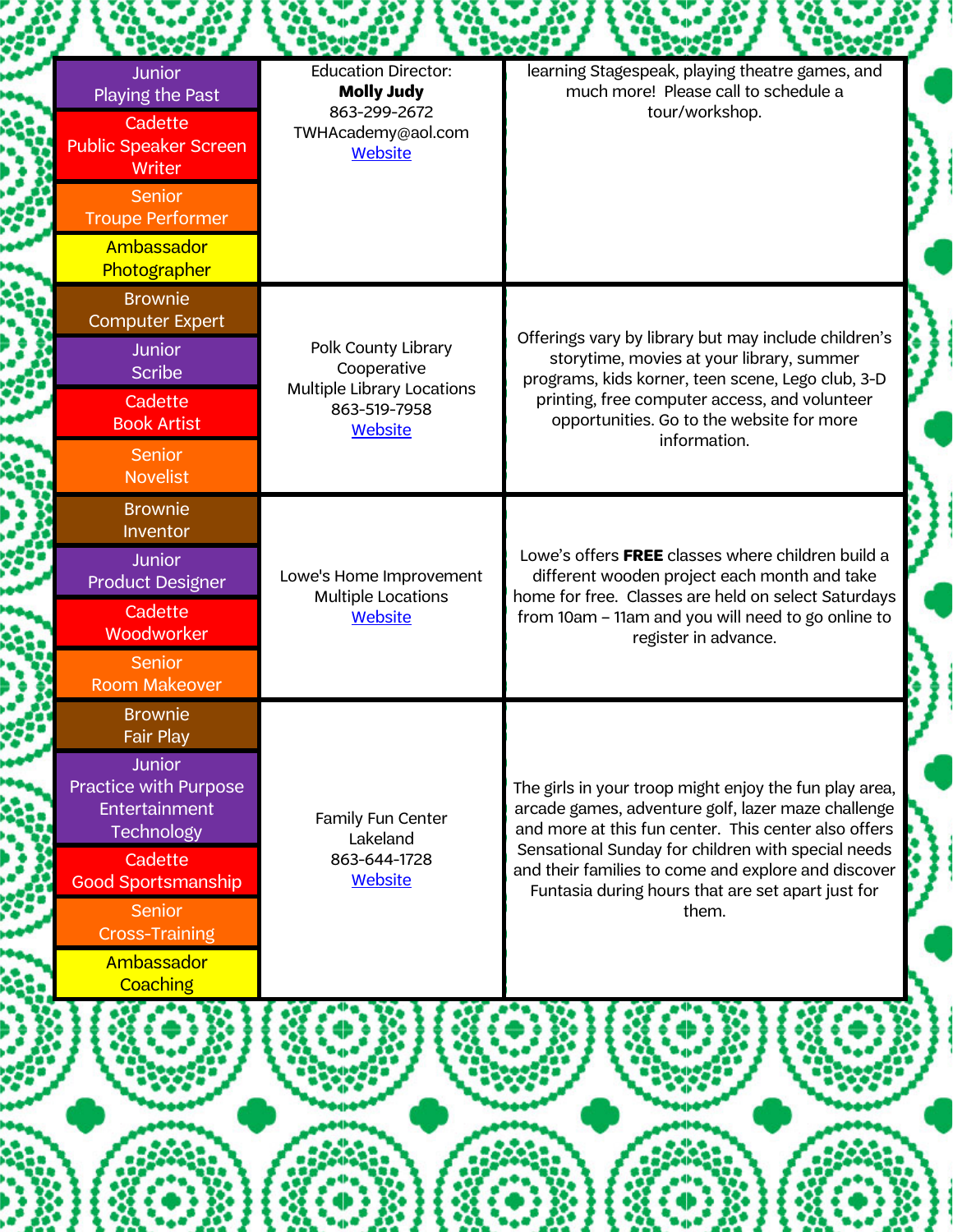| <b>Brownie</b><br>My Best Self<br><b>Snacks</b><br><b>Junior</b><br><b>Simple Meals</b><br>Cadette<br><b>New Cuisines</b><br><b>Senior</b><br>Locavore<br>Ambassador<br>Photographer | <b>Outback Steakhouse</b><br>Winter Haven<br>863-295-9800<br>Lakeland<br>863-858-9468<br>Ask to speak to the<br>proprietor<br><b>Website</b> | Call ahead to schedule a Joey Tour! A Joey Tour<br>includes a behind the scenes restaurant tour,<br>making a bloomin onion, and more!                                                                      |
|--------------------------------------------------------------------------------------------------------------------------------------------------------------------------------------|----------------------------------------------------------------------------------------------------------------------------------------------|------------------------------------------------------------------------------------------------------------------------------------------------------------------------------------------------------------|
| <b>Brownie</b><br>My Best Self<br><b>Snacks</b><br><b>Junior</b><br><b>Simple Meals</b><br>Cadette<br><b>New Cuisines</b><br><b>Senior</b><br>Locavore<br>Ambassador<br>Photographer | <b>Great American Cookies</b><br>Lakeland<br>863-859-2900<br><b>Website</b>                                                                  | This is a fun opportunity for your girls to learn a bit<br>about cookies and have fun decorating their own<br>cookie! The cost is \$5.00 per girl and you will need<br>to call ahead to make arrangements. |
| <b>Brownie</b><br>My Best Self<br><b>Snacks</b><br><b>Junior</b><br><b>Simple Meals</b><br>Cadette<br><b>New Cuisines</b><br>Senior<br>Locavore<br>Ambassador<br>Photographer        | CiCi's Pizza<br><b>Multiple Locations</b><br>Owner: Scott Bailey<br>863-293-9292                                                             | This fun-filled restaurant tour includes making your<br>own pizza. Please call ahead to schedule a group<br>tour at any one of their many locations.                                                       |
|                                                                                                                                                                                      |                                                                                                                                              |                                                                                                                                                                                                            |
|                                                                                                                                                                                      |                                                                                                                                              |                                                                                                                                                                                                            |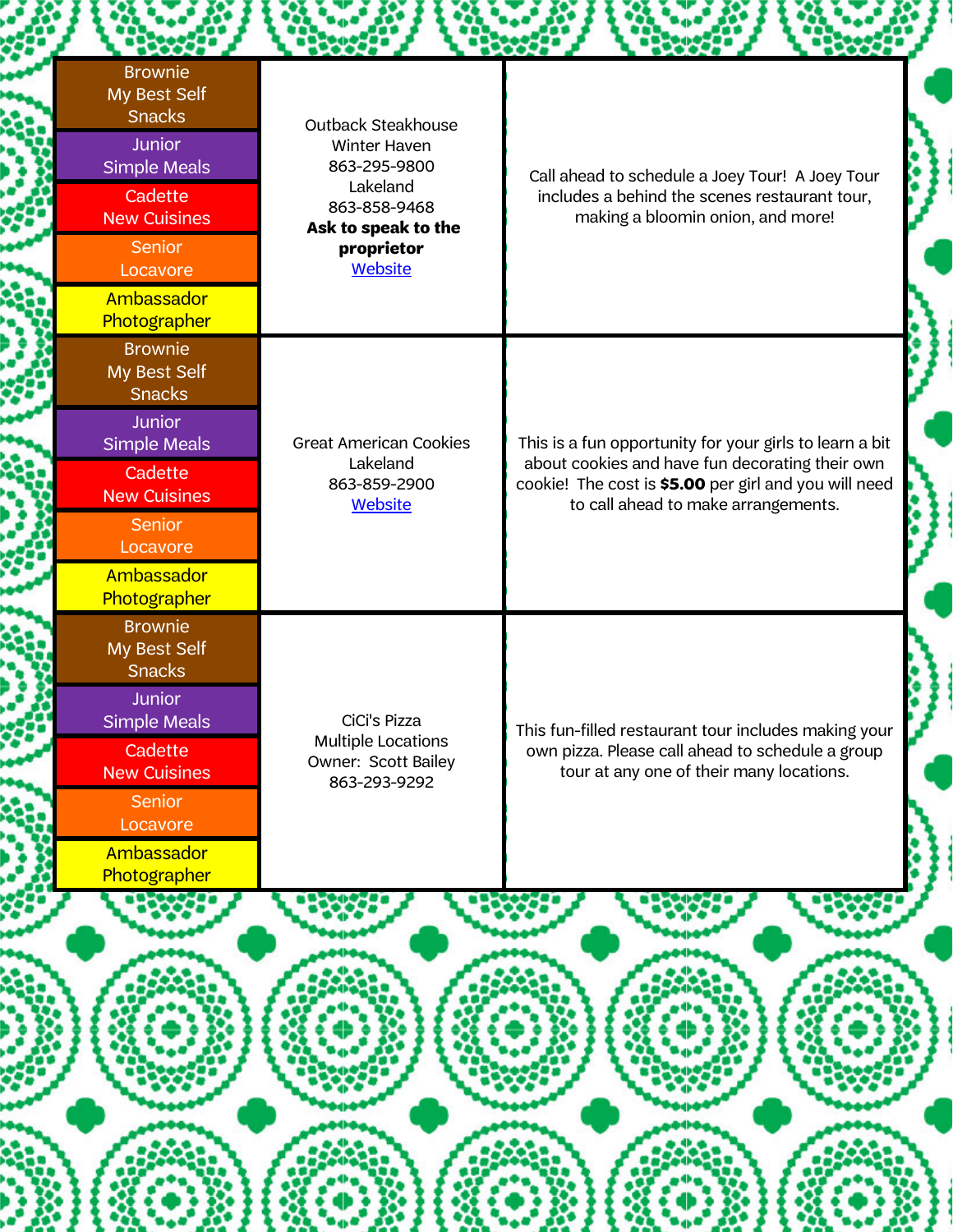| <b>RXXX</b>                                                                                                                                                                                                                              | <b>RACH</b>                                                                                                                                                                                                                 | $-23.357 -$ |                                                                                                                                                                                                                                                                                   |  |
|------------------------------------------------------------------------------------------------------------------------------------------------------------------------------------------------------------------------------------------|-----------------------------------------------------------------------------------------------------------------------------------------------------------------------------------------------------------------------------|-------------|-----------------------------------------------------------------------------------------------------------------------------------------------------------------------------------------------------------------------------------------------------------------------------------|--|
| <b>Brownie</b><br><b>Hiker</b><br><b>Bugs</b><br><b>Junior</b><br>Gardener<br><b>Flowers</b><br>Cadette<br><b>Trees</b><br><b>Senior</b><br><b>Sky</b><br>Ambassador<br>Photographer                                                     | <b>Bok Tower Gardens</b><br>Lake Wales<br><b>Claire Thorne</b><br>863-676-1408<br>Website                                                                                                                                   |             | The girls can enjoy learning about nature and some<br>Florida history in this beautiful setting. Bok Tower<br>Gardens offers special Girl Scout pricing if you book<br>in advance and register online. The special Girl<br>Scout pricing is \$3.00 per girl and \$7.00 per adult. |  |
| <b>Water</b><br><b>Brownie</b><br><b>Hiker</b><br><b>Bugs</b><br><b>Junior</b><br><b>Flowers</b><br>Gardener<br>Cadette<br><b>Trailblazing Trees</b><br><b>Senior</b><br>Adventurer<br>Water<br><b>Sky</b><br>Ambassador<br>Photographer | Polk County State Parks<br>Allen David Broussard Catfish<br><b>Creek Preserve State Park</b><br>863-696-1112<br>Lake Kissimmee State Park<br>863-696-1112<br><b>Colt Creek State Park</b><br>863-815-6761<br><b>Website</b> |             | Enjoy the Florida sunshine at any one of the state<br>parks or visit the website for more information<br>about opportunities for fishing, hiking, exploring,<br>etc.                                                                                                              |  |
| <b>Brownie</b><br><b>Hiker</b><br><b>Bugs</b><br><b>Junior</b><br><b>Flowers</b><br>Gardener<br>Cadette<br><b>Trees</b><br><b>Senior</b><br><b>Sky</b><br>Ambassador<br>Photographer<br><b>Water</b>                                     | Circle B Bar Reserve<br>Lakeland<br>863-668-4673                                                                                                                                                                            |             | This center is home to Polk's Nature Discovery<br>Center and offers FREE educational workshops for<br>all ages. You can view their calendar of events and<br>activities online.                                                                                                   |  |
|                                                                                                                                                                                                                                          |                                                                                                                                                                                                                             |             |                                                                                                                                                                                                                                                                                   |  |